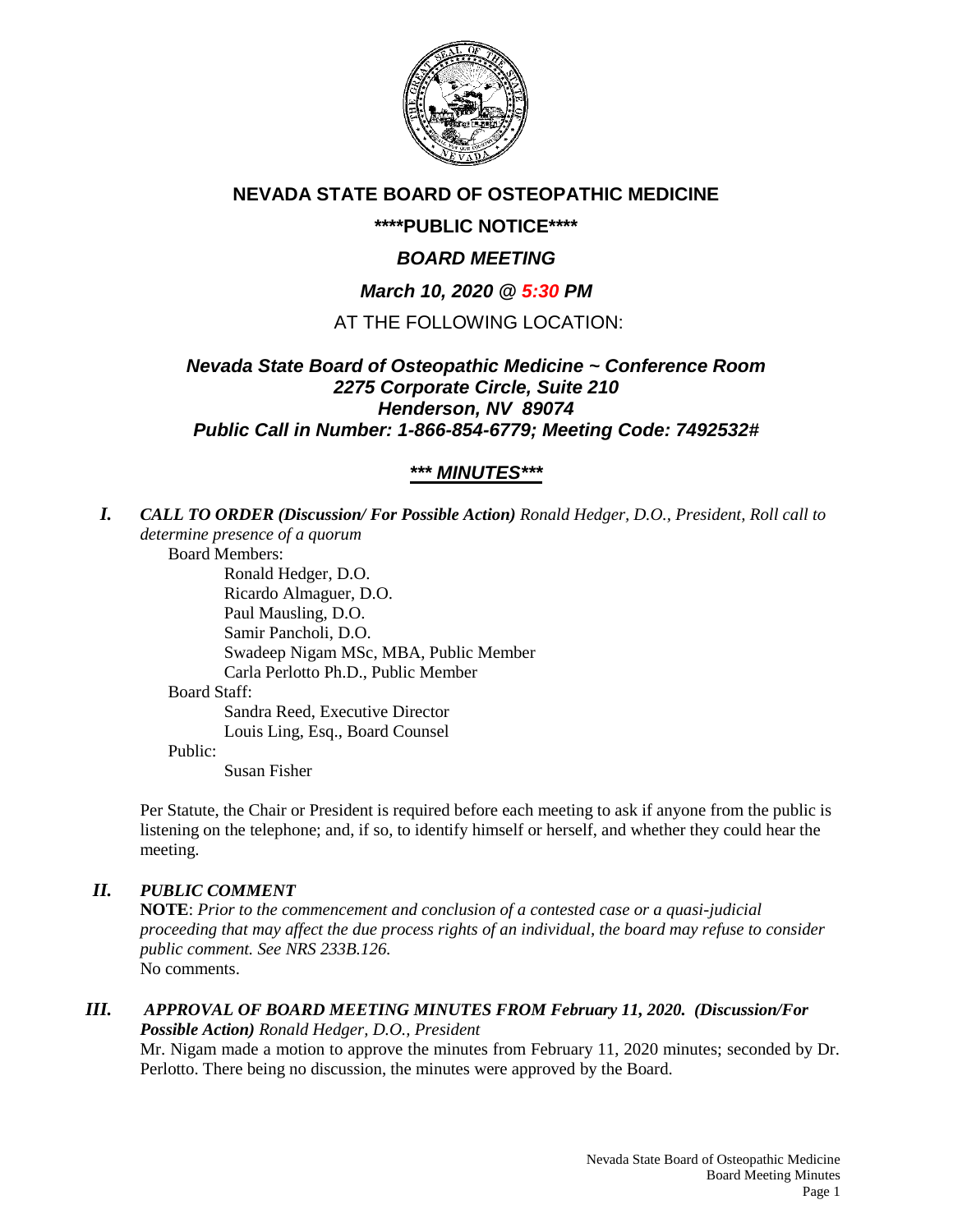### *IV. CONSENT AGENDA TO GRANT LICENSURE FOR OSTEOPATHIC PHYSICIANS, PHYSICIAN ASSISTANTS SPECIAL EVENT AND SPECIAL LICENSES (Discussion/ For Possible Action) Ronald Hedger, D.O., President*

*Under this item the Board may consider the recommendations of the Executive Director and/or President/Vice President to grant licensure to the below listed applicants. The Board may remove any applicant's name from the consent motion, but may not discuss the contents of the application for licensure without the applicant present following proper notice pursuant to the open meeting law.*

**Osteopathic Physician Name Specialty** Matthew Albright, D.O. Family Medicine Collin Blattner, D.O. Dermatology Bradley Goad, D.O. **Internal Medicine** Lilia Gober, D.O. Family Medicine Tyler Hill, D.O. Psychiatry Karyn Ofa, D.O. **Internal Medicine** Todd Stearns, D.O. **OB/GYN** Fan Zhang, D.O. Neurology

### **Physician Assistant Supervising Physician**

Eric Benjamin, PA-C Brian Earley, D.O. Sarah Green, PA-C Judith Rosso, D.O. Raquel Martinez, PA-C Vincent Ho, D.O.

### **Special Licenses NRS.633.411**:

David Weech, D.O. Kingman Sunrise

Dr. Perlotto made a motion to approve the licensees as written; seconded by Dr. Mausling. There being no discussion, the Board approved licensure.

*V. +CONSIDERATION/APPROVAL OF REVISION TO SETTLEMENT AGREEMENT AND ORDER REGARDING MINESH AMIN, D.O., (Discussion/For Possible Action) Board may go into closed* session *pursuant to NRS 241.030 to move to a closed session because the discussion will* 

*have to do with this applicant's character, alleged misconduct, professional competence, or similar items). Ronald Hedger, D.O., President*

Mr. Ling explained the settlement agreement and order (SAO) that was negotiated with Dr. Amin. There was discussion by the Board regarding the circumstances-which related to criminal activity-that resulted in drafting the SAO for Dr. Amin. Dr. Hedger made a motion to deny the SAO as written; seconded by Mr. Nigam. The Board approved to deny the SAO, and decided the matter needed further investigation; and, then the SAO would either be presented to the Board at a later date or a hearing would be held.

*VI. +CONSIDERATION/APPROVAL OF REVISION TO SETTLEMENT AGREEMENT AND ORDER REGARDING JAN LESTER PRING, D.O., (Discussion/For Possible Action) Board may go into closed* session *pursuant to NRS 241.030 to move to a closed session because the discussion will have to do with this applicant's character, alleged misconduct, professional competence, or similar items). Ronald Hedger, D.O., President*

Mr. Ling explained the settlement agreement and order (SAO) for Dr. Pring. The matter related to Dr. Pring not signing a death certificate within the 48-hour period required by law. Dr. Pring had been previously warned about this matter as it had occurred several times in previous years. Dr. Pring agreed to the terms of the SAO, which include receiving a public letter of reprimand. Mr. Nigam made a motion to approve the SAO; seconded by Dr. Mausling. The Board approved the SAO. Dr. Perlotto abstained from voting as she was the Investigative Board Member.

*VII. DISCUSSION/POSSIBLE ACTION REGARDING BOARD MEMBER PER DIEM ALLOWANCE WHILE CONDUCTING BOARD BUSINESS, (Discussion/For Possible Action) Ronald Hedger, D.O., President*